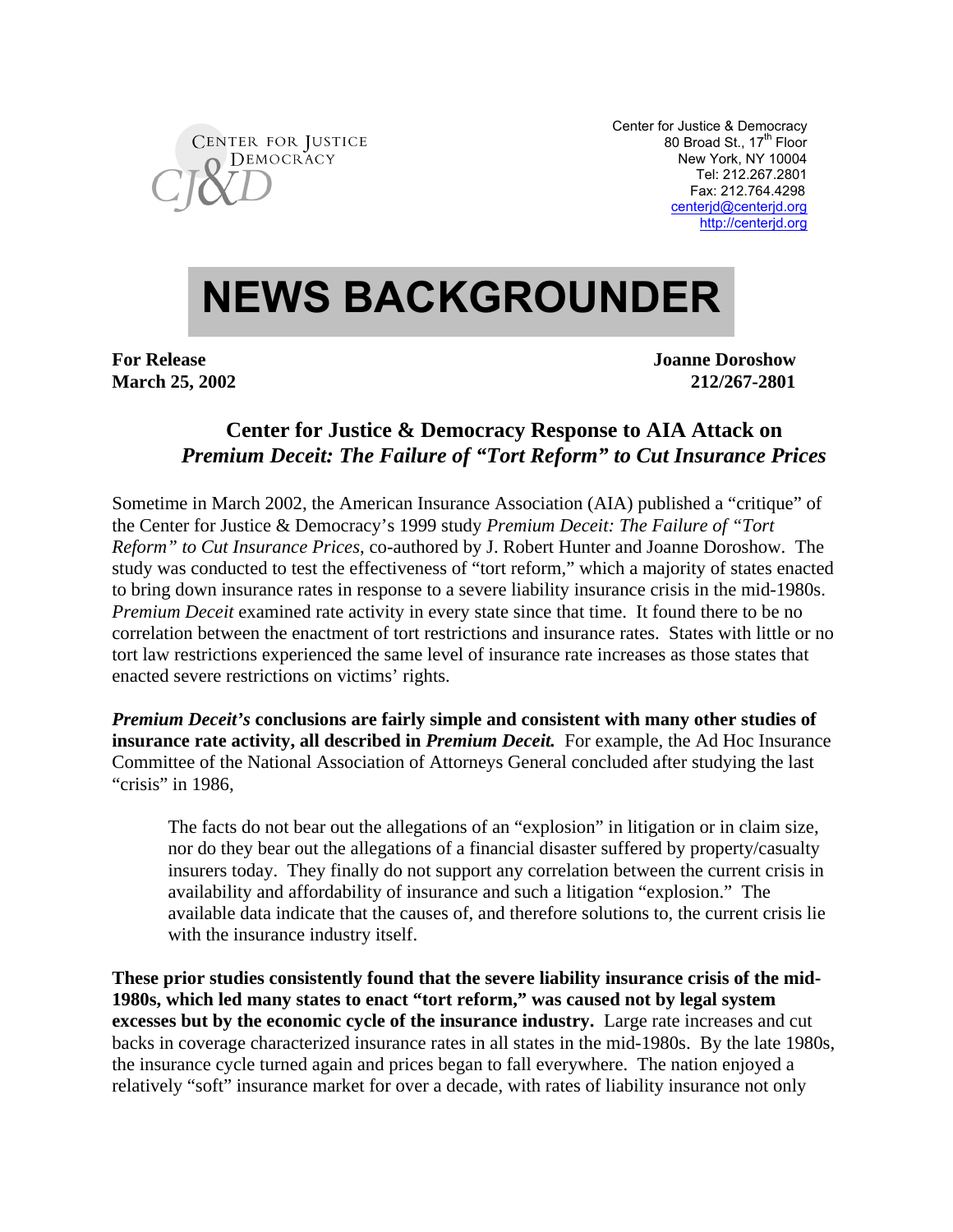stable but also down in some years. That is until now, as the market once again is turning "hard."

**AIA's critique, which took the organization three years to produce, is a flimsy response to** *Premium Deceit's* **exhaustive analysis of 14 years of rate activity in every state.** Moreover, it actually says very little that conflicts with *Premium Deceit's* conclusions. AIA makes no stateby-state comparisons. The trends it discusses are national in scope, merely confirming *Premium Deceit's* point: that interest rates and the economy drive rate increases and decreases, irrespective of tort limits imposed in a particular state. Just as the liability insurance crisis was found to be driven by the insurance underwriting cycle and not a tort law cost explosion as many insurance companies and others had claimed, the "tort reform" remedy pushed by these advocates has failed.

**AIA's lead point is not a criticism at all, but rather, validates** *Premium Deceit's* **findings.** AIA boldly states, "The insurance industry never promised that tort reform would achieve specific premium savings, but rather focused consistently on the benefits of fairness and predictability." Anyone following the current medical malpractice debate knows that "premium savings" is the precise reason lawmakers are considering enactment of "tort reform," as they have during prior liability insurance "crises." This is not only well-documented in *Premium Deceit*, it is obvious to just about everyone besides AIA. As recently as March 19, 2002, Pennsylvania Governor Mark Schweiker announced that he would be signing tort reform legislation in Pennsylvania stating that it will "save doctors as much as 20 percent on insurance premiums." AIA's face-saving pronouncement is just another way of saying that the industry did not cut, and has no plans to cut, premiums as a consequence of enacting restrictions on victims' rights, exactly the point of *Premium Deceit.*

**AIA completely ignores the insurance industry's response to the well-established economic cycle, exaggerated by repeated pricing errors, as the cause of current rate increases.** It is not a matter of debate that the insurance industry's profits and underwriting practices are cyclical, often characterized by sharp ups and downs, with rates up 100% or more in a short period of a year or two followed by flat to down prices over the next decade or so. This phenomenon is precisely documented in *Premium Deceit* and not addressed at all by AIA.

Insurers make their money from investment income. During years of high interest rates and/or excellent insurer profits, insurance companies engage in fierce competition for premiums dollars to invest for maximum return. Insurers engage in severe underpricing and insure very poor risks just to get premium dollars to invest. But when investment income decreases because interest rates drop or the stock market plummets or the cumulative price cuts make profits become unbearably low, the industry responds by sharply increasing premiums and reducing coverage, creating a "liability insurance crisis." A crisis happened in the mid-1970s, precipitating the first wave of "tort reform" in medical malpractice insurance and product liability insurance, particularly. A more severe crisis took place in the mid-1980s, when most liability insurance was impacted. Again, in 2002, the country is experiencing what has become known as the "hard market" part of the cycle, this time impacting property as well as liability coverages with some lines of insurance seeing rates going up 100% or more.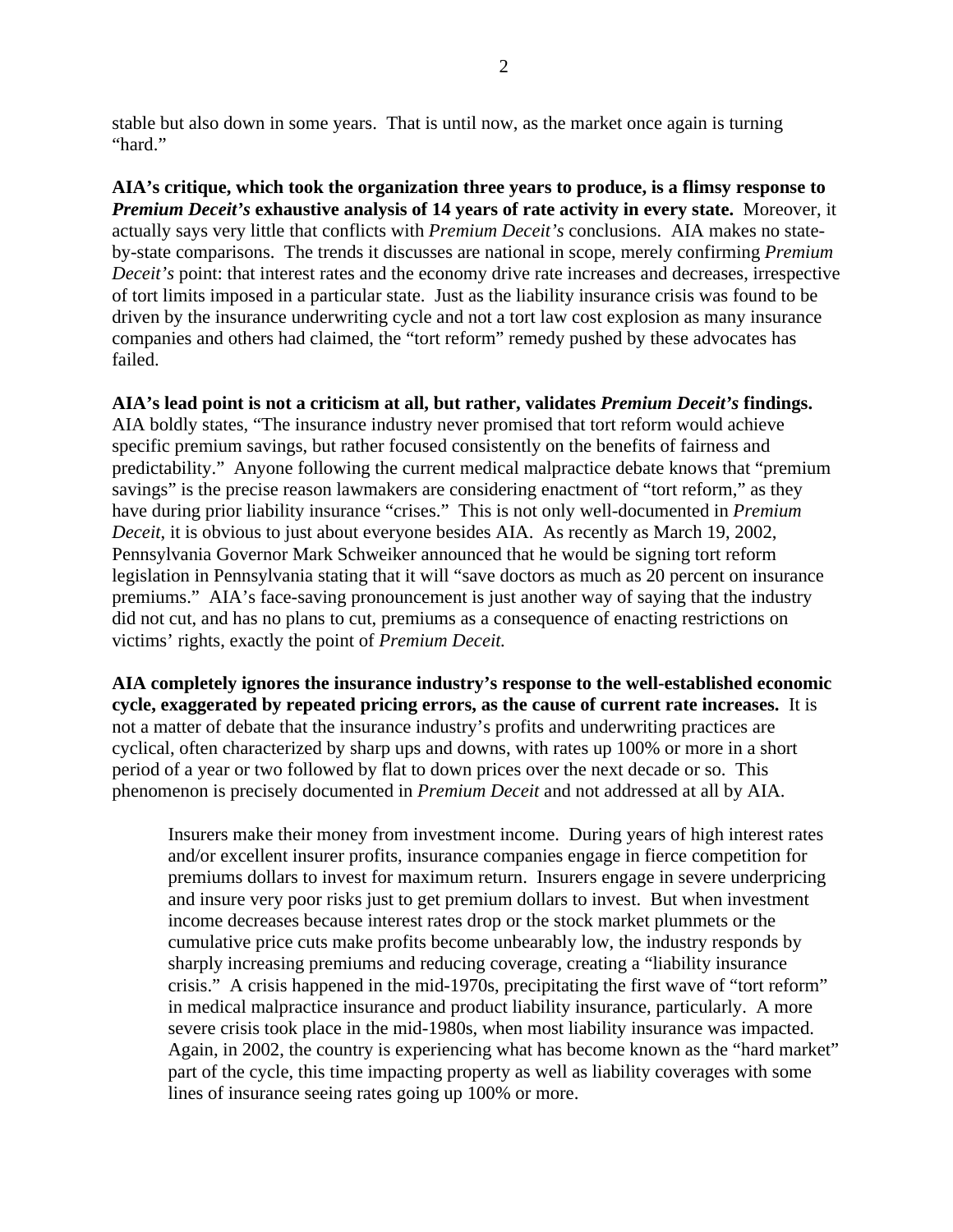Each time this happens, the insurance industry tries to cover up these pricing errors by blaming lawyers and the legal system for the liability insurance price jump.

**It is completely absurd to blame lawsuits and lawyers.** AIA says that the stable insurance market the county has experienced for the last 15 years "has only recently come to an end, in part due to increasing litigation pressure by an aggressive trial bar."

Under this theory, one would have to believe that trial lawyers have timed their "aggression" to precisely coincide with the insurance industry's economic cycle, so that the aggression impacts just when the market turns hard. Thus, to buy AIA's position, one would have to accept the notion that lawyers were aggressive in the mid 1970s, then nonaggressive for a decade, then aggressive in the mid-1980s, non-aggressive for 17 years and are now aggressive again. This is ludicrous on its face. There is absolutely no empirical evidence to support such a finding (even on a national basis), which is why AIA provides no support for this.

Tort suit filings in state courts, where most are filed, have dropped 18 percent since 1996. Since 1990, there has been essentially no change in the number of tort cases filed. *Examining the Work of State Courts, 1999-2000; A National Perspective from the Court Statistics Project* (2001), p. 25. Moreover, taking a look at what insurance companies actually pay out in the medical malpractice lines, for example ( as opposed to sensationalized verdicts that get headlines and are rarely paid in full), average payouts have stayed virtually flat for the last decade. Between 1991 and 1998, med mal payouts average only around \$30,000 per claim. Letter from J. Robert Hunter to Joanne Doroshow (October 13, 2001)

In addition, if tort costs were the cause of rate increases, we should see a steady increase in rates rather than gyrations evident in AIA's own Table 1 (p.3) This table of A.M Best data clearly shows the national cycle at work, with premiums stabilizing for 15 years following the mid-1980s crisis. It also clearly shows that there was no tort "crisis" in this country from 1986 to 2000. It makes absolutely no sense to assert that the underlying tort system and the behavior of the trial bar has suddenly changed in 2001/2002 to create a "crisis."

**Insurance Services Office (ISO) data are precisely what must be examined to evaluate the impact of tort limits.** AIA is wrong to suggest that ISO data is "too limited, leading to erroneous conclusions." ISO data examined in *Premium Deceit* are loss costs. They are the actual losses examined on a common basis and are the purest data to chronicle losses as a result of the legal system. They show what the underlying tort system does to claims. The "myriad of factors" listed by AIA, like deductibles exclusions, endorsements, etc., have nothing to do with the tort system. These things are decided by policyholders, not by the tort system or trial lawyers considering whether to pursue lawsuits.

*Premium Deceit's* **analysis of state-by-state "tort reforms" reflects the industry's own classifications.** In deciding which tort limits to evaluate in *Premium Deceit,* the authors looked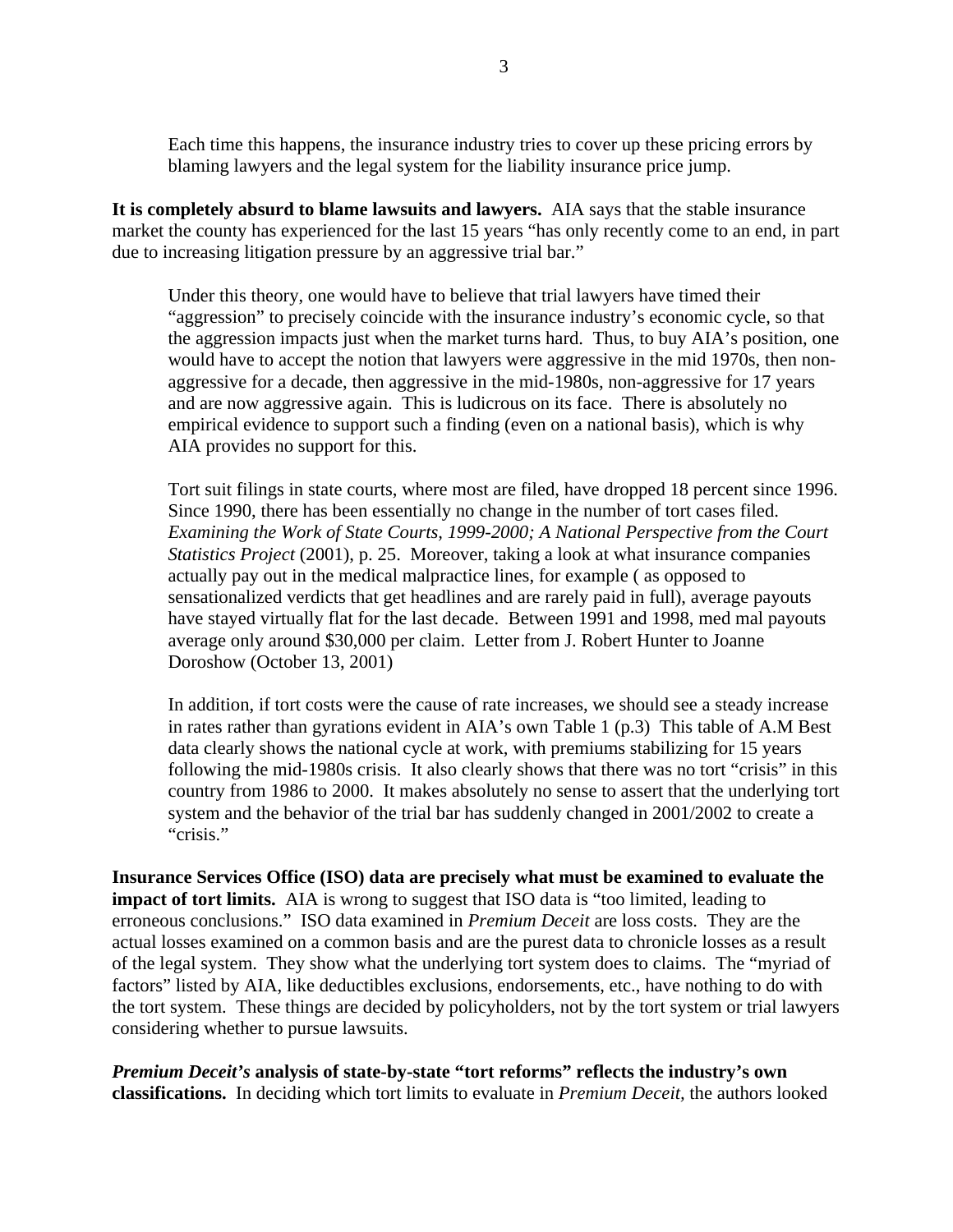at the package of proposals that "tort reform" groups present to lawmakers. In lobbying for such bills, these groups do not argue that enacting one "tort reform" will bring down rates and another will not. They state the need for all of them. We took them at their word. Courts do not "erode" these laws; they find them unconstitutional. As we made clear in *Premium Deceit,* if a court did so, we took that into account.

**AIA illogically asserts that if "tort reform" has not reduced claims costs and premiums, it is because other factors are responsible for keeping costs and premiums high.** For example, they argue that fraud, medical inflation, expenses, taxes, "trial lawyer efforts" or differences in juries can drive up premiums as well. According to this logic, these factors would somehow need to rise faster, or be more powerful, in states *with* major "tort reform" in order to offset those savings. This makes no sense. The opposite should be true, according to AIA's own argument. There is certainly no reason to believe, and none presented, that any of these factors would be greater in states with more tort restrictions.

**There are many reasons why "tort reform" is a failed policy in addition to its failure to improve the affordability of liability insurance.** This discussion is beyond the scope of *Premium Deceit.* However, to respond to a few AIA points about the costs of the tort system and its impact on innovation and competitiveness:

**Ernst & Young and the Risk & Insurance Management Society's annual survey of business liability costs recently found such costs to be miniscule and** *the lowest in over a decade.* In fact, the study, which calculates annual insurance and claims costs for U.S. businesses, including property damage, workers compensation and all other liability and lawsuit costs, found liability costs to be in steep decline only \$4.83 for every \$1000 in revenue in 2000! *2001 RIMS Benchmark Survey*, produced jointly by Ernst & Young LLP and RIMS (2002).

**Proposals to limit public access to the civil justice system do not eliminate injuries or the need for compensation; they merely shift the costs away from the wrongdoer onto someone else.** If someone is brain damaged, burned or rendered paraplegic as a result of the misconduct of another but cannot obtain compensation from the culpable party, he or she may be forced to turn to taxpayer-funded health and disability programs. This causes significant new burdens on taxpayers. Moreover, the amount of money saved as a direct result of the deterrence function of lawsuits — injuries prevented, health care costs not expended, wages not lost, etc. — is incalculable. Some have estimated this savings to be perhaps a trillion dollars a year.

**The United States is the most competitive nation in the world and companies with high liability exposure are having great success innovating and competing in world markets.** In its 1998 report, the Institute for Management Development in Switzerland, which each year publishes a report on international competitiveness, found that the United States is the world's most competitive economy, almost 20 percent above its closest competitor, Singapore. If the civil justice system were significantly harming U.S. innovation and competitiveness, companies in sectors with high liability exposure would be having a difficult time developing new products or succeeding in markets worldwide.